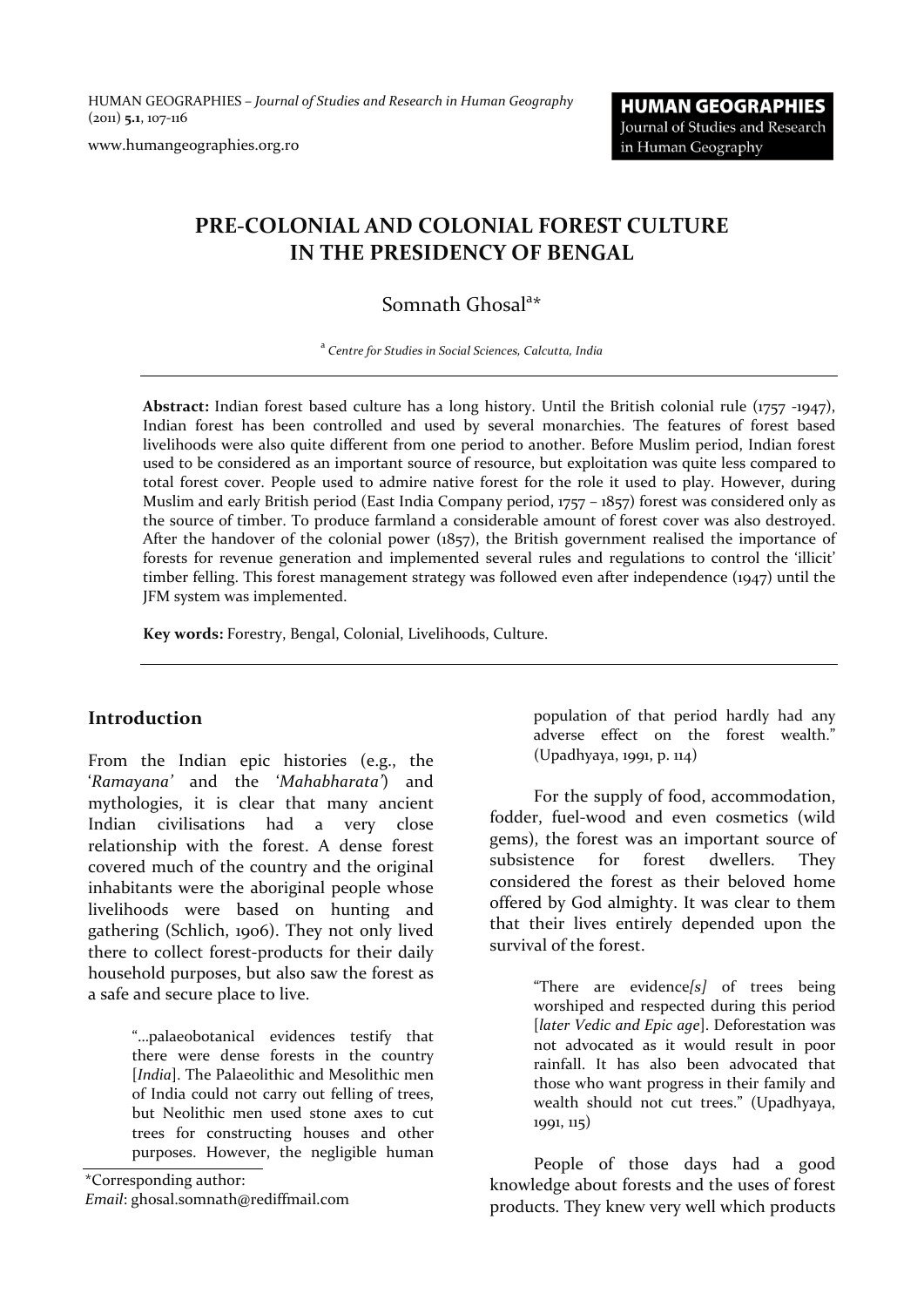they should collect and how much they should collect. They were especially concerned about the protection and conservation of natural resources. This knowledge developed year after year through their practical experiences (Gadgil and Guha, 1992; Tewari and Isemonger, 1998; Kulkarni, 1983).

> "In ancient times forests were regarded as abodes of spiritual solace and the concept of preserving forests and wild life developed around the 'ashrams' (hermitages) of the sages. These forest-based ashrams propagated '*Aranya Sanskriti*' or a forest culture and human understanding of the fundamental ecological utility of forest ecosystems and their economic importance … Indian thought and culture flourished around the ashrams in our vibrant forests and provided the society with both intellectual guidance and material sustenance." (Rawat, 1991, p. 130‐131)

In short all throughout Aryan (3000 – 1200 BC), Vedic (1200 – 500 BC), Mauryan (322 – 185 BC) and Gupta (320 BC – 540 AD) periods forest used to be treated as a source of enough resources and, at the same time, forests were worshiped. However, during Muslim period forest did not receive any extra value, emotional or spiritual, like the previous phases. Forest products used to collect without giving any priority for future save. The tradition continued until the end of the East India Company period  $(1757 - 1857)$ . The British colonial period in India can be divided into two phases – East India Company period  $(1757 - 1857)$  and the British Government period (1857 – 1947). During East India Company period, forest products including timber and non-timber used to collect as it was throughout Islamic period (1000 – 1750).

The theme of the paper is to reveal the evolution of forest based culture in the Presidency of Bengal during pre‐colonial and colonial periods. The study of historical background might be useful to analyse the present trend of forest culture in the state of West Bengal.

#### **Source of data and the objectives of the paper**

This paper has been written mainly based on secondary source of information. The data and information were collected from the archives, available at the British Library, London. Annual forest reports, revenue reports, documents written by the Forest Department staff to the British Government were referred. Books and articles written on Indian and Bengal forest history have also been followed.

The aim of the paper is to reveal the features of forest and forest products based lifestyle during pre‐colonial and colonial period in the Presidency of Bengal. The historical knowledge about forest and forest culture might be useful to examine the existing forest policy and the livelihoods of forest fringe indigenous people in Bengal. To achieve the aim of the paper a few objectives were outlined. Objectives include the revealing of the features of forest covers, forest products based livelihoods, forest‐based culture and forest offences. There is no government record about pre‐colonial forestry. From British period, however, particularly after the establishment of Bengal Forest Department (1864), there are wellmaintained data and information available about the forestry of the Presidency of Bengal.

### **Pre‐colonial forest culture in India**

In about 2000 BC, the Aryan people came to India. Their main occupation was pastoralism and agriculture so they cleared a considerable amount of forest cover of India for farming. The burning of Khundava forest by the Kshetriya people was, as described in the *Mahabharata*, 'the first semi‐historical evidence' of forest destruction in India. In Rigveda, the evidence of using plants as medicinal herbs is available. For making agricultural implements, chariots, utensils as well as for household purposes, wood and non‐wood products used to be collected throughout Vedic period (Rawat, 1991; Upadhyaya, 1991). However, Ribbentrop (1900) argued that it did not have a major impact on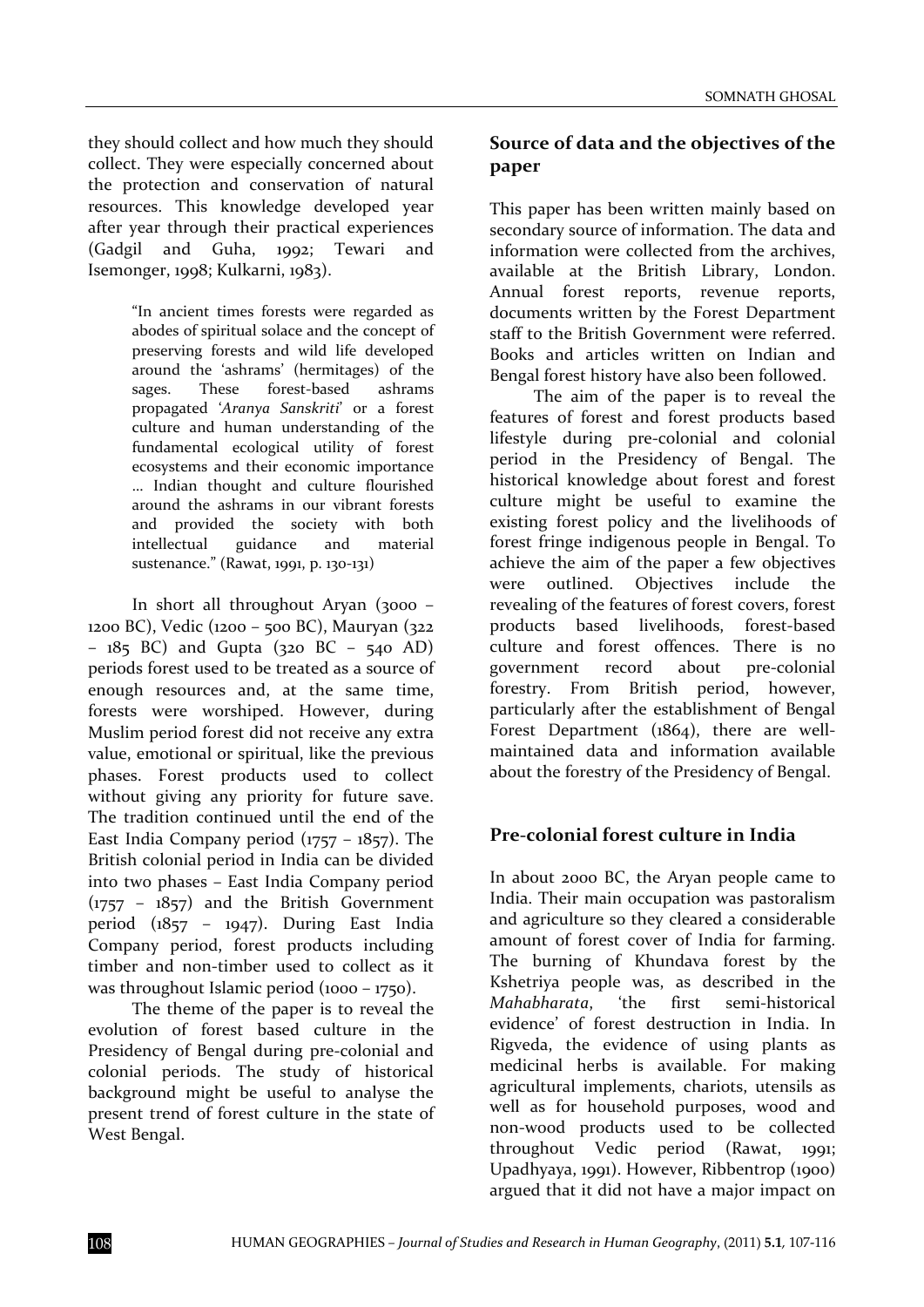Indian forest or the forest dwellers, because little of the forest was destroyed. Even during the Brahminical and the Buddhist period, most of the country was covered with forest.

From the '*Arthashastra*' of Kautilya (350 BC ‐ 283 BC) and '*Indica*' by Magasthenese  $(350 \text{ BC} - 290 \text{ BC})$ , it is found that the emperors Maurya (321 BC – 184 BC) and Gupta (280 – 550 AD) used to collect revenue from timber and non-timber forest products. They even had a well‐organised Forest Department for the management of forest and forest products. Forest officers used to take initiatives to increase forest cover and forest products (Rawat, 1991). "In '*Arthashastra*' legal classification of forests has been given and three main classes of forests have been named as: (1) reserved forests, (2) forests donated to eminent Brahmans, and (3) forests for public use. Reserved forests were of two types: (a) reserved forests for the king mainly for purposes of hunting, and (b) reserved forests for the state which were open to the general public (Upadhyaya, 1991, p. 116)."

According to the Chinese traveller Huien Tsang (602 – 664 AD), after the Gupta period ( $7<sup>th</sup>$  century AD), India's territory was divided into several states, which were ruled by a number of kings (Upadhyaya, 1991). They used to fight with each other for the expansion of their kingdom. Beside this, several foreign invasions also happened during this period. This situation continued until the  $14<sup>th</sup>$  century. There was no policy for the protection and improvement of forest and forest products. This situation affected Indian forest and forest livelihoods adversely.

During the Mahomedan period, the continuous intrusion of nomadic tribes destroyed a large portion of forest land in the Indian sub-continent. According to Ribbentrop:

> "No religious scruples prevented the Mussalman from destroying forest which [was]...declared to be a free gift of nature, the property of everyone, in the same way as water." (Ribbentrop, 1900, p. 33‐34)

The nomadic tribal people used to convert forest land into pasture land for crop cultivation or cattle farming. The continuous

destruction of forest areas for about 750 years under the Mahomedan rulers also hampered the livelihoods of original forest communities, who had been living for some thousands of years in Indian forest areas. During the Mughal period, a few forests had also been declared as restricted areas to ensure a good hunting environment for Mughal emperors (Ribbentrop, 1900).

Until the British colonial period in India, a large number of people (mostly indigenous tribal communities) used to live in or around forest areas depending entirely on forest products (Fried, 1975). These people believed themselves to be the actual owners of forest with rights to use forest products for their subsistence purposes (Ghate, 1992). Ritual, cultural as well as social celebrations were strongly interrelated with the forest environment.

For these people, the entire forest area was their home. They used to move from one area to another to collect food, fodder, firewood, wild game and many other products for their subsistence purposes. They used to sell or barter very little to outsiders to get non‐forest products. Before the East India Company's rule  $(1757 - 1857)$ , there was no restriction on forest and forest products collection for forest people in India apart from forests reserved for hunting for rulers (Chowdhuri *et al.*, 1992; Schlich, 1906).

> "In pre‐British India the cultivated land was producing a great variety of crop [sic], and the non‐cultivated [especially, forest] land a variety of plant and animal produce largely for fulfilling the subsistence needs of the local populations. This ...[during colonial period] had to be changed with cultivated lands focusing on the production of a few crops, like cotton, jute, indigo and tea and the non‐cultivated lands with a few choice of timber species like teak (*Tectona grandis*), primarily for export to Britain." (Gadgil, 1991, p. 27)

## **Forest livelihoods in the colonial Bengal**

During the colonial period  $(1757 - 1947)$ , Indian forests were used as an important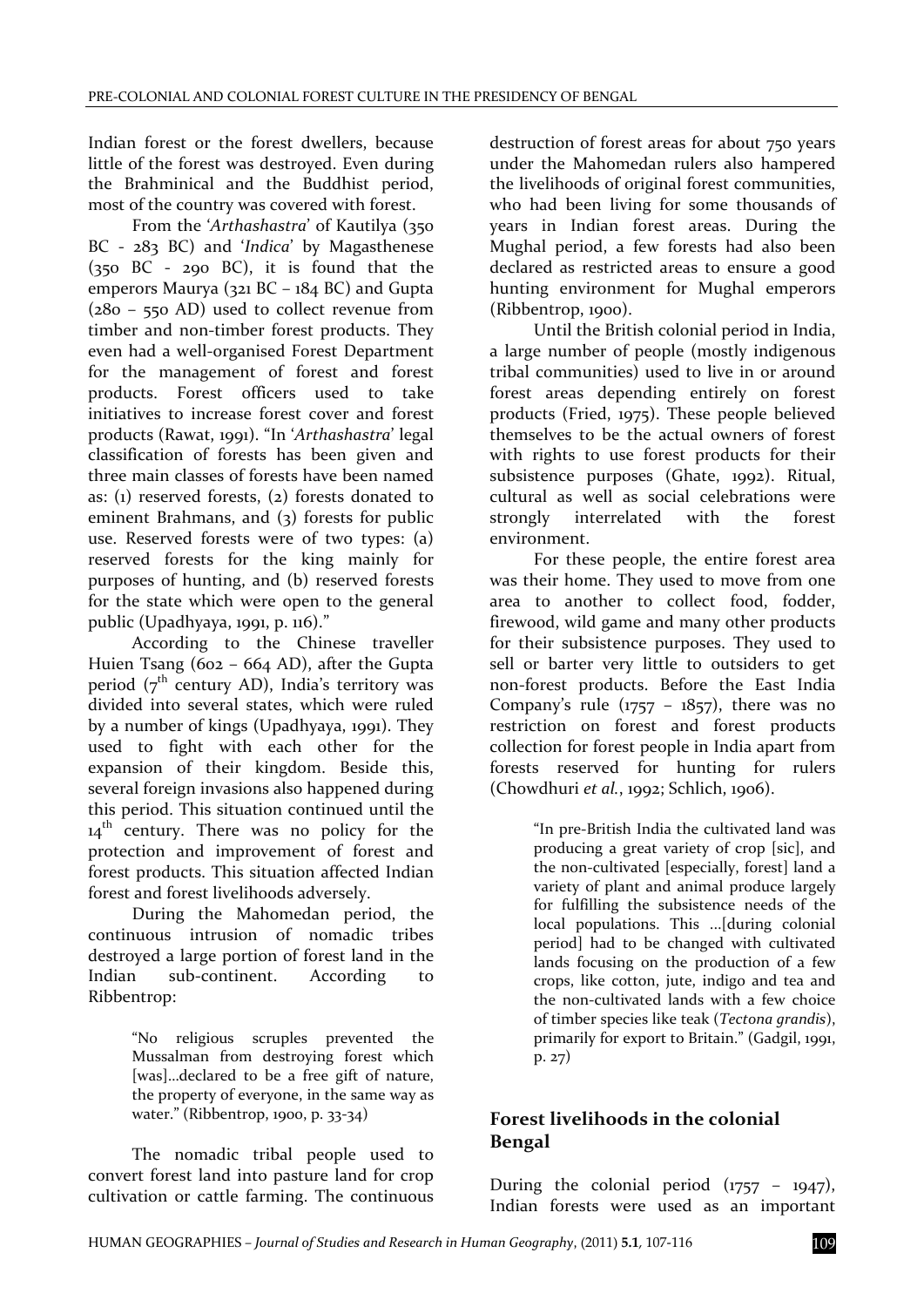source of revenue. The British East India Company's main target was to strengthen their rule over India (which they won at the Battle of Plassey in June, 1757) and to increase their revenue from forest products. They had no policy or plan to protect Indian forest and forest products. In his book '*Forestry in British India*', Ribbentrop said:

> "Our earlier administrators (British East India Company), occupied with the building up of an Empire, probably never thought of the important part forests have always played, play now, and will forever play in the household of nature …. The people took all that they required for their simple wants where they found it. Trade in forest produce and wood‐consuming industries were in their infancy … no apprehension was felt that the supply of forest produce would ever fall short of the demand, and forests were considered as an obstruction to agriculture … and consequently a bar to the prosperity of the empire." (Ribbentrop, 1900, p. 59.)

To control the collection of forest products by native forest dwellers, the British Government implemented a number of rules and regulations.

Due to the need for timber for constructing railway tracks, developing ship‐ building industries (especially for the Royal Navy), making furniture, providing a continuous supply of fire‐wood and for the exportation of timber to Britain, heavy pressure was placed on Indian timber forests during this period (Schlich, 1906; Guha, 1989).

> "Early years of British rule [*during the period of the East India Company rule*] were characterized by the most thoughtless exploitation of teak wherever it occurred. Thus Munro, writing in 1838, states: "The system of throwing open teak forests to all who wish to cut, or giving them to constructors, is in the highest degree ruinous. They cut indiscriminately all that comes in their way; any range of forests, however extensive, would be destroyed if left to their tender mercies. They never think of planting all that such speculators calculate on its present profit or loss, without troubling their heads about depriving future generations of the benefit they now enjoy"." (Gadgil, 1991, p. 29)

After the transfer of power from the East India Company to the British Government (1857), however, the British Government realised that timber supplies needed to be conserved and tried to protect forest areas, converting them into government property (Grove, 1996). To achieve the monopoly power over Indian forest resources (mainly timber), the British Government had to control local inhabitants' rights by implementing strict rules and regulations. Later on these policies caused fury among forest communities (Joshi, 1983).

All over India, the same policy was implemented to protect commercially valuable forests from illegal felling and to control the collection of forest products, ignoring the forest‐based livelihoods of the native people. The British Government controlled most of India (including Pakistan and Bangladesh) centrally. There were some areas under *Rajas* or *Nawabs* (local kings), but in most cases they had no plans or policies regarding the management and protection of forest or forest products.

British forest policies were enacted for the purpose of conserving future supplies of timber, forest products and wild animals and to increase revenue from such items, while the thoughts and livelihoods of local forest dwellers were largely ignored (Weil, 2006). To control the collection of Teak timber for the Royal Navy from the Malabar hills of India (Western Ghats), a committee was set up in 1805. This was the first committee regarding the control of timber collection from any Indian forest area (Schlich, 1906). However, the target of this committee was to ensure a future supply of Teak for the Royal Navy rather than to conserve the forest as a whole.

Following the proposal of this committee, Captain Watson was recruited as the first Conservator of Forest in India in 1806. Until 1823, the post of Forest Conservator worked to strengthen Britain's unjustified monopoly over Indian Teak forest. In 1831, the post started working according to the recommendation of Indian Navy Board and, in 1847, a small Forest Department was set up by the then Conservator of Forest, Dr. McClelland. In the mid-nineteenth century, British India was one of the first countries in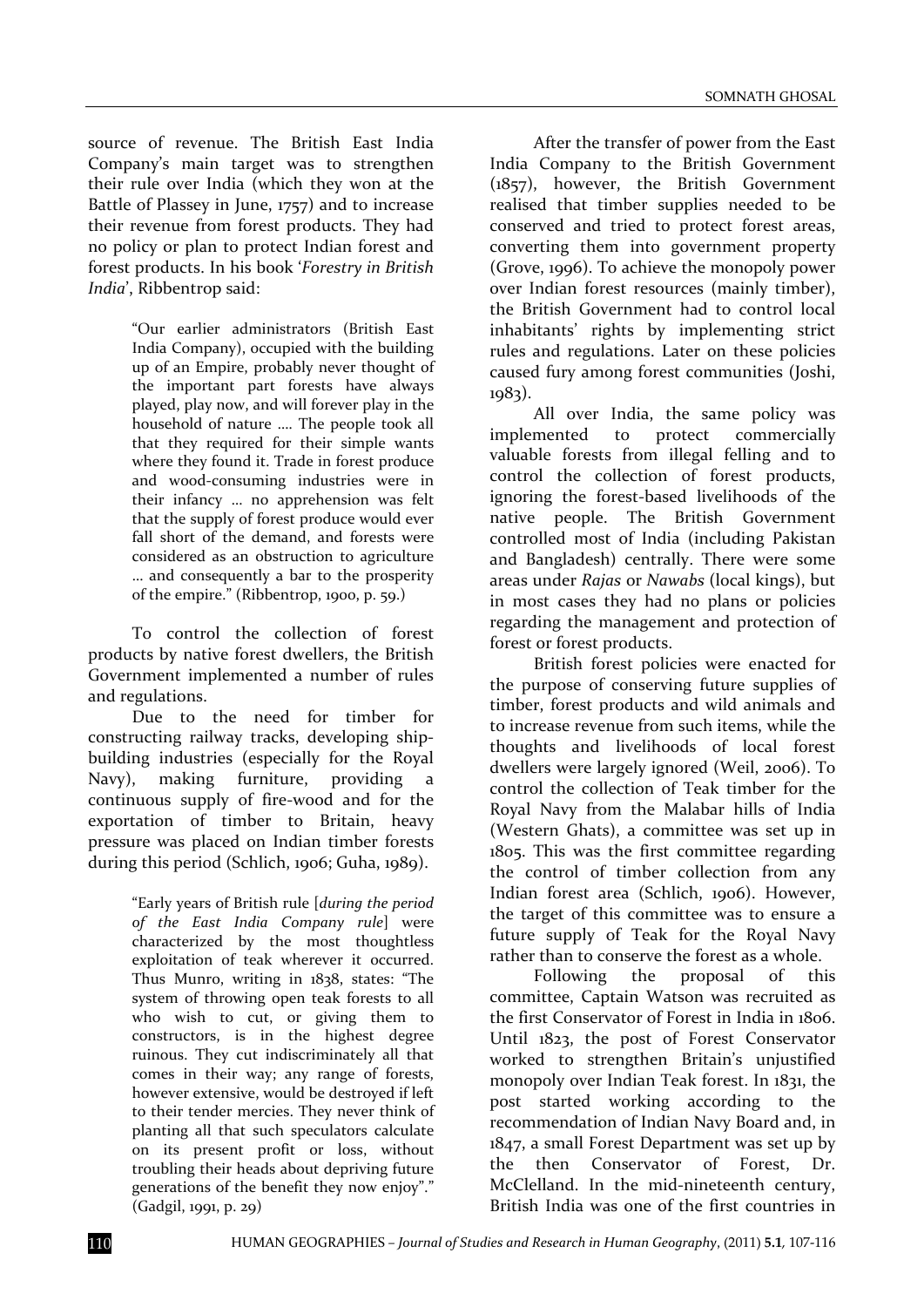the world with a national forest service. It had this even earlier than the United States (Poffenberger *et al.*, 1996).

In 1854, Dr. McClelland submitted a report regarding the rapid destruction of Indian timber forest by private companies and local people. On the  $3^{rd}$  August 1855, Lord Dalhousie issued a guideline (forest policy) for the conservation of forest products. From this time, 'scientific forestry' started in India. Local people and other non‐permit holders lost their rights to enter the forest areas to collect timber or NTFPs. The guideline was again modified in 1894 (Chowdhuri *et al.*, 1992).

The demarcation and nationalisation of Indian forest started from the 1850s. Subsequently, open forest areas started to be converted into reserved forest areas, where without [colonial] government permission nobody could enter for the collection of timber and non-timber forest products. The total forest area and type (reserved or open) varied from year to year during the entire British colonial period (1757 – 1947).

In 1856, Dr. Cleghorn, the Conservator of the Forest of Madras and Dr. Gibson, the Conservator of the Forest of Bombay submitted a report giving special emphasis to the importance of forests from an ecological point of view. After 1860, the British Government implemented a more commercialised forest management policy in South Asian countries to increase revenue from forests (Weil, 2006). However, it failed because of the geo‐physical and socio‐cultural variations from one place to another. In 1864, Mr Dietrich Brandis was given the post of the first Inspector General of Forest to the Government of India. Later he argued that to preserve the Indian forest, the involvement of native people was essential. In 1864, the Forest Department of Bengal was set up and a Conservator of Forest was also recruited. The first Indian Forest Act was issued in 1865. Later this Act was modified in 1873‐74 and again in 1878. In 1924, a new Indian forest Act was implemented replacing the previous one (Ribbentrop, 1900).

Following the Voelcker Resolution<sup>1</sup> (1894), Indian forests were divided, for the first time, into several categories according to their importance. These were reserved forests (which was entirely under government control), protected forests (where forest dwellers could enter to collect food and fodder but if needed government could stop it), and unclassed state forests (where the government used to give permission to forest communities to collect forest products for their household needs) (Gadgil and Guha, 1992). In the Indian Forest Act of 1927, however, the criteria had been decided, to be followed, for the categories (reserved, protected or unclassed state forests) of Indian forests (Department of Forest & Environment, 1927; available at: http://envfor.nic.in/legis/forest/forest4.html, cited on  $26<sup>th</sup>$  May 2008).

During the colonial period, the same policy was implemented in all over British India, including Pakistan and Bangladesh. Sivaramakrishnan (1999), however, has described how the uniform forest policy of the British failed to work properly because of the regional socio‐physical variations. To him, the effective protection of forest and forest products required local peoples' knowledge and historic experiences to be utilised and given priority over imported forest management techniques.

According to Karlsson (2001), British 'scientific forest' policy forced some tribal communities (e.g., the Rabha – a tribal community of the Duars area) of Sub-Himalayan Bengal (currently known as West

1

<sup>&</sup>lt;sup>1</sup> "In Chapter VIII of his report on the improvement of Indian Agriculture, Dr Voelcker dwells at length upon the importance of so directing the policy of the Forest Department that it shall serve agricultural interests more directly than at present, and in his Review of Forest Administration for 1892‐93 the Inspector General of Forests discusses in some detail the principles which should underlie the management of State forests in British India, ... The sole object with which State forests are administered is the public benefit. In some cases the public to be benefited are the whole body of taxpayers... but in almost all cases the constitution and preservation of a forest involve, in greater or less degree, the regulation of rights and the restriction of privileges of user in the forest area which may have previously been enjoyed by the inhabitants of its immediate neighbourhood. This regulation and restriction are justified only when the advantage to be gained by the public is great..."

<sup>(</sup>Source: http://www.nlsenlaw.org/forest/law‐policy/old‐forest‐ policy-october-1894/; cited on  $24^{th}$  July 2008)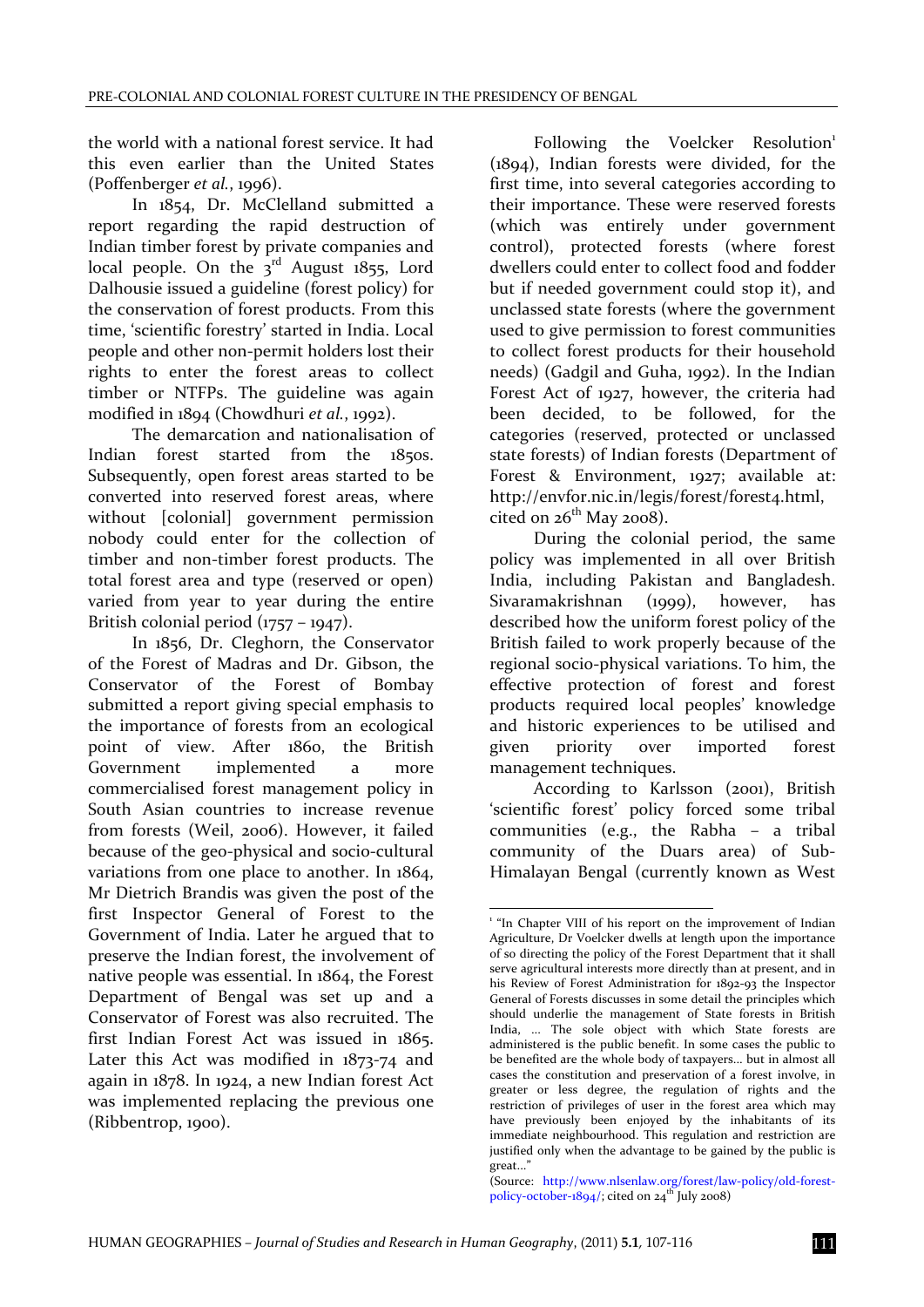Bengal) to change their aboriginal lifestyle and to stop their practices of shifting cultivation. To protect forests and for the collection of forest products (mainly timber), some tribal people had been used as permanent forest labourers. To accommodate these labourers, a number of 'forest villages' were set up within reserved forests (Forest Act, 1865 and the Forest Policy, 1894).

According to Chowdhuri *et al.* (1992), other people living in or around these forest villages, but with no legal right to occupy them (or not included in *Khatiyan* part 2), were known as *faltus* and relied heavily on bonafide forest villagers for their subsistence (Jewitt, 1995). With the implementation of the 1865 Forest Act, these *faltu* people lost their rights to enter or collect forest products from reserved forests, but the situation was the same as it was before in the case of protected and unclassed state forests. The fieldwork for this research was conducted in protected and unclassed state forests of Purulia, Bankura and West Midnapur districts of West Bengal, where forest dwellers have been living in the forest vicinity for centuries and are dependent upon forest products.

The forceful implementation of scientific forest policy stimulated indigenous forest dwellers to collect forest products (particularly foods, fodder and firewood) illegally, ignoring the British Forest Department's rules and regulations. By doing this, they tried to demonstrate their age‐old rights to use Indian forests. Sometimes they became violent and set fire to the reserved forests (e.g., 1916 – Uttarakhand forest‐fire, Guha, 1989).

British forest policy mainly emphasised the conservation and collection of timber products. Most other forest products (minor or NTFPs) received comparatively less priority, although the collection of bamboo and grass received special attention. Other important NTFPs normally collected for commercial purposes were caoutchouc, cardamoms, lac, myrabolans and resin. Together, these NTFPs represented an important resource bringing average annual revenue of 11,806,302 pounds (Table 1). Only villagers authorised to do so by the Forest Department could collect forest products from

| Table 1: Average Annual Imports of Minor Forest |
|-------------------------------------------------|
| Products in the United Kingdom from India       |

| I Touacts III the Officed Kingdom Hom muld         |            |
|----------------------------------------------------|------------|
| Name of the Minor Forest                           | Value      |
| Products                                           |            |
| Caoutchouc                                         | £6,027,050 |
| Gutta-percha                                       | 1,180,296  |
| Dye-stuffs                                         | 518,014    |
| Dye-wood                                           | 249,412    |
| Myrabolans                                         | 170,876    |
| Gums of various kinds                              | 1,305,683  |
| Oil of turpentine                                  | 834,574    |
| Resin                                              | 528,728    |
| Galls                                              | 76,807     |
| Pitch                                              | 42,966     |
| Tar                                                | 92,706     |
| Vegetable fibres                                   | 779,190    |
| <b>Total Value</b>                                 | 11,806,302 |
| $C_1, \ldots, C_n$ . $C_n$ . $C_n$ . $C_n$ . $C_n$ |            |

*Source*: Schlich, 1906

reserved forests. Other local people used to collect forest products for their subsistence or commercial purposes from protected or unclassed state forests.

These minor products (NTFPs) also had a very important role in forest communities' livelihoods. Thus, in some areas, forest communities started to set fire to the timber forests specially rather than the mixed forest, from where they used to collect NTFPs including fire‐wood and fodder for their household purposes (Guha, 1989). It was a protest against the Forest Department's decision to control forest products collection by forest fringe dwellers from reserved forests.

Though most of the British colonial officers put the need for commercial timber above the subsistence requirements of local people, a few were sensitive to the impact of forest policy on local livelihoods. Verrier Elwin, Stebbing, Dietrich Brandis and Voelcker were among them (Jewitt, 1995). They gave special emphasis to the importance of forest livelihoods and argued for forest policy needed to be more sensitive to the requirements of forest dwellers. As the number of forest officers were insufficient to tackle all the forest related problems, it was necessary to involve local people regarding the conservation of forest and forest products (Barton, 2000; Guha, 1989). Elwin, for example, argued for the establishment of village forest councils (*Van Panchayat*s)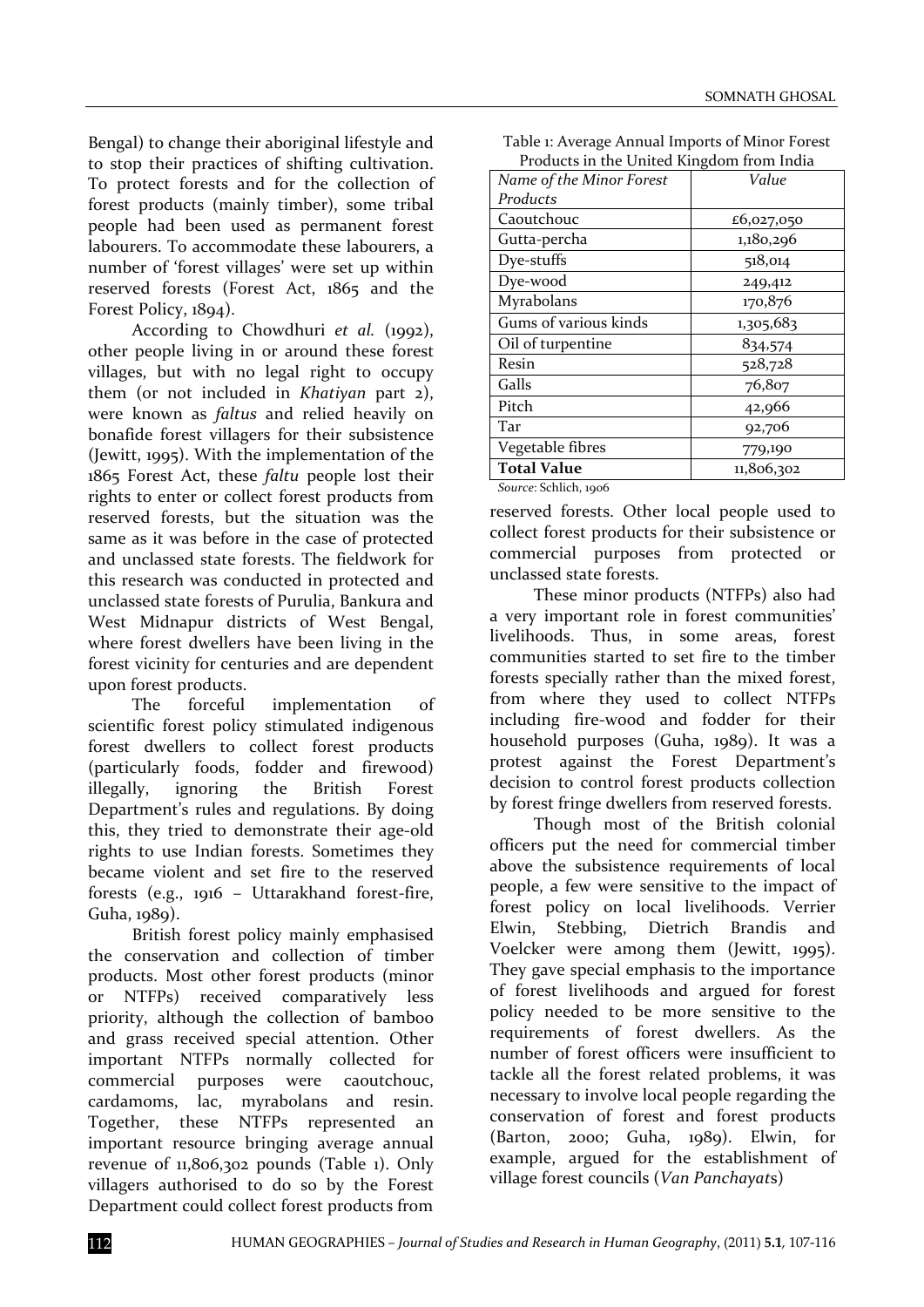







during negotiations over the Indian Forest Act 1924 (Gadgil and Iyer, 1989; Jewitt, 2002).

The following figures (1, 2, 3 and 4) illustrate the forest features of the Presidency of Bengal and the importance of NTFPs during the British colonial period. The total forest area (fig. 1) of the Presidency of Bengal varied from year to year, because of the changes in the total area of the Presidency. In 1868-69, the total officially recorded forest area in the Presidency of Bengal was just 220 miles<sup>2</sup>, which increased to 12,073 miles<sup>2</sup> in 1939-40. 3dn,e,.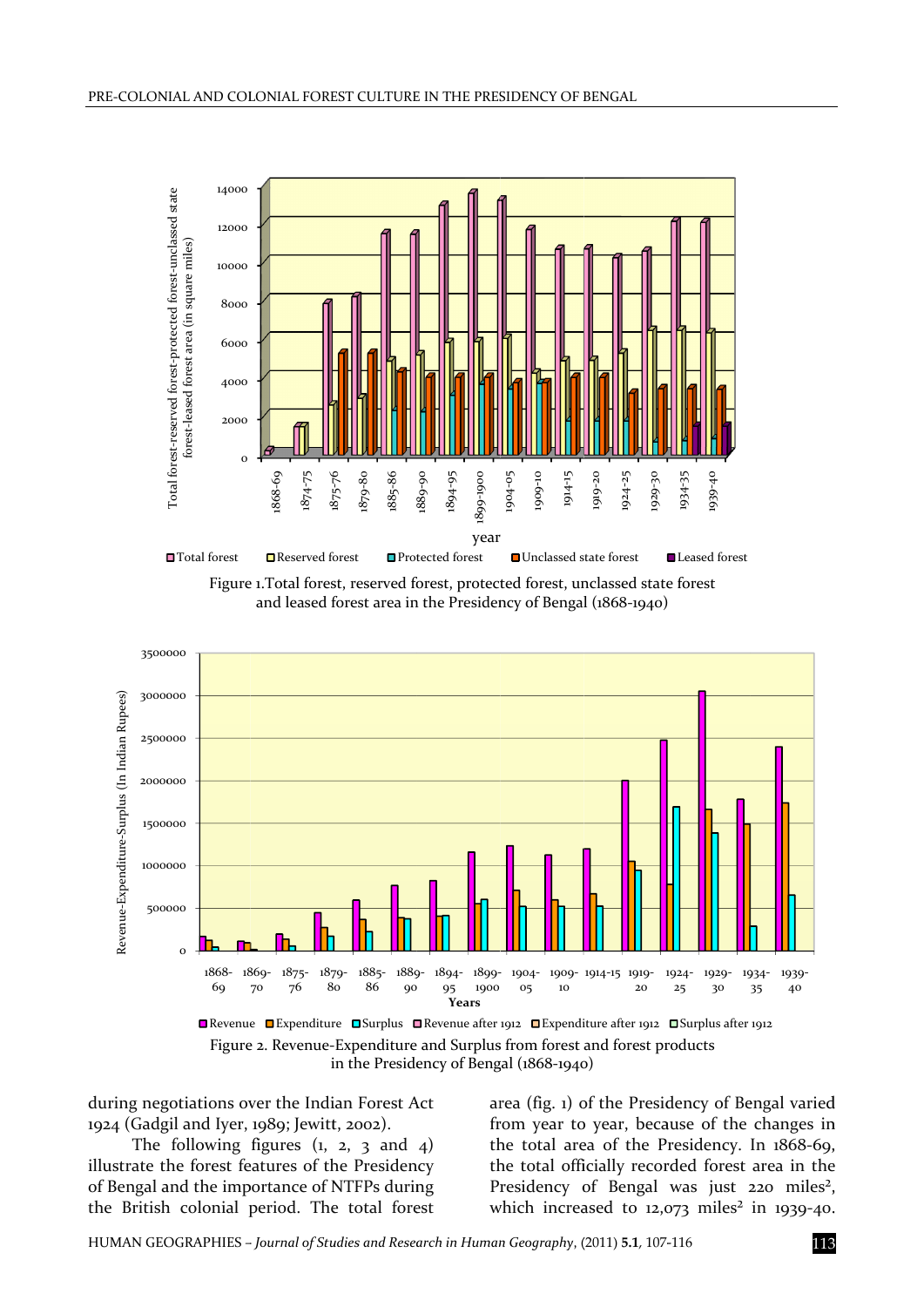The total reserved forest was increased considerably within this period. In 1874‐75, it was only  $1,467$  miles<sup>2</sup> whereas in 1939-40 the total reserved forest was 6,338 miles<sup>2</sup>. However, the protected forests and unclassed state forests decreased from 3,675 miles<sup>2</sup> and 4,033 miles<sup>2</sup> in 1899-1900 to 847 miles<sup>2</sup> and 3,399 miles² in 1939‐40 respectively. With the increase of reserved forests the revenue from

forest products were also increased during the colonial period. It was because with the upgrade of forest cover, the quantity of forest products was also improved.

The total revenue (figure 2) collected from forest products including timber was Rs. 171,184.00 in 1868‐69. The expenditure during the same period was Rs. 126,256.00, producing a surplus of  $\text{Rs}^2$ . 44,928.00 (Table 2).





state forest and leased forest area in the Presidency of Bengal (1879‐1940)



collection and the persons arrested in the Presidency of Bengal (1875‐1940)

<sup>2</sup> Rs. ‐ Indian Rupees.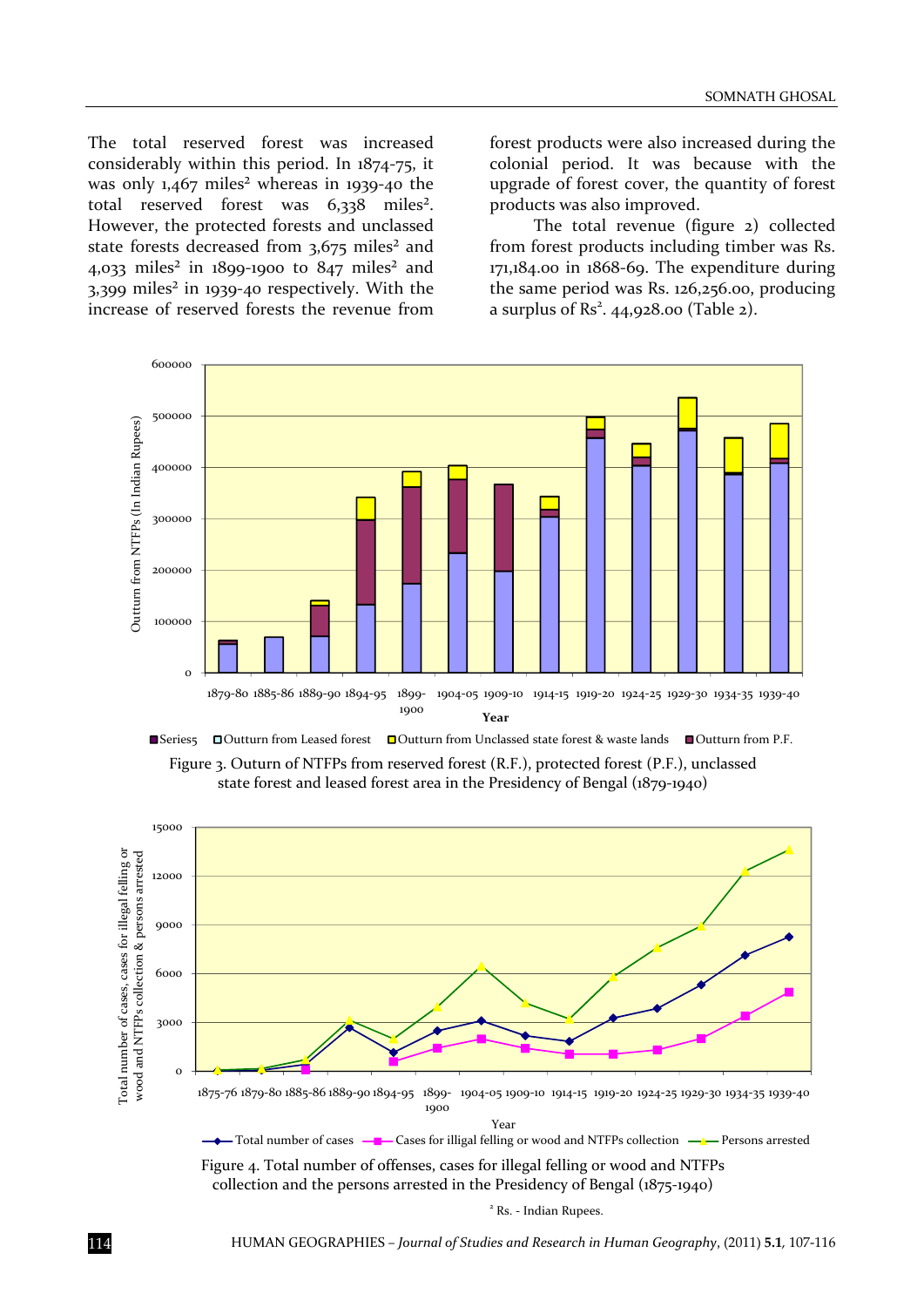| Period      | Price of silver<br>(in pence per | Rupee exchange<br>rate (in pence) |
|-------------|----------------------------------|-----------------------------------|
|             | Troy ounce)                      |                                   |
| $1871 - 72$ | $60\frac{1}{2}$                  | $23\frac{1}{8}$                   |
| 1875-76     | $56\frac{3}{4}$                  | $21^{5/8}$                        |
| 1879-80     | $51\frac{1}{4}$                  | 20                                |
| $1883 - 84$ | $50\frac{1}{2}$                  | $19^{1/2}$                        |
| 1887-88     | $44^{5/8}$                       | $18\%$                            |
| 1890-91     | $47 \frac{\text{1}}{16}$         | $18\frac{1}{8}$                   |
| $1891 - 92$ | 45                               | $16\frac{3}{4}$                   |
| $1892 - 93$ | 39                               | 15                                |

Table 2. Exchange rates between the Indian Rupee (INR) and the British Pound (GBP)

*Source*: Dadachanji, 1934, p. 15.

In 1910‐11, the total forest area decreased because of the exclusion of some districts from the Presidency of Bengal. Therefore, the revenue, expenditure as well as surplus also decreased to some extent. However, with the conversion of protected and unclassed state forests into reserved forests, their management improved and became more systematic. Simultaneously, the revenue, expenditure and surplus from forest products again increased in the following years. In 1939‐ 40, the total revenue collected from forest products was Rs. 2,398,085.00 whereas the surplus was Rs. 658,033.00.

During the colonial period, NTFPs were collected for commercial and local purposes. In 1879‐80, the total outturn from NTFPs was Rs. 62,703.00 (Graph 3). The greatest amount of NTFPs normally used to be collected from reserved forests. Until 1910‐11, the outturn from NTFPs was quite similar from reserved forests and protected forests. However, after 1911‐12 with the changes of total forest area and conversion of protected forests to reserved forests, the outturn from NTFPs increased in the reserved forests. In 1939‐40, the total outturn from NTFPs was Rs. 485,685.00 among which 84.14% (Rs. 408,659.00) was collected from reserved forests.

The total number of forest offences (such as illegal timber felling, hunting wild‐ animals, harvesting of NTFPs from reserved forests without Forest Department permission) increased throughout the colonial period (Graph 4). It was because of the conversion of open forests into reserved forests and the implementations of strict rules and regulations on the collection of forest

products by forest dwellers (Jewitt, 2002). Many local forest dwellers, who were ejected from reserved forests, used to continue to collect forest products ignoring forest regulations. In 1875‐76, a total of 30 legal cases were taken out against local people for 'forest offences' and 70 people were arrested. In 1939‐ 40, by comparison, the total number of cases was 8,261 and 13,621 people were arrested. Among them, 4,866 people were arrested for the collection of NTFPs including fire‐wood (Government of the Presidency of Bengal, 1869; 1875; 1880; 1885; 1890; 1895; 1900; 1905; 1910; 1915; 1920; 1925; 1930; 1935 and 1940).

### **Conclusion**

In conclusion, it can be said that until Muslim period the Indian forest had an imperative position in Indian lifestyle. During Muslim period and in the first half of British period  $(1757 - 1857)$  a large amount of forest were destroyed to produce timber as well as cultivated land. However, the British government realised the importance of Indian forest and forest products in terms of environmentalism (Barton, 2002). Still it is a debated matter that the British government implemented rules and regulations to safeguard the forest for future or just to ensure to increase revenue from forest products. Nevertheless, the 'scientific' British forest policy had become useful to control boundless timber felling by native forest<br>dwellers as well as outsiders. After dwellers as well as outsiders. independence (1947), the Indian government followed the British forest policy for about three decades to control the post World Ward forest degradation, but compelled to change their strategy with time. Subsequently, the Joint Forest Management (JFM) system was introduced in Indian forest management. Therefore, finally it can be said that the study about the ancient forestry and the forest based livelihoods, occasionally become convenient to understand the present trend of forest features.

### **Acknowledgements**

Heartfelt thanks to the British Library, London for providing important archival